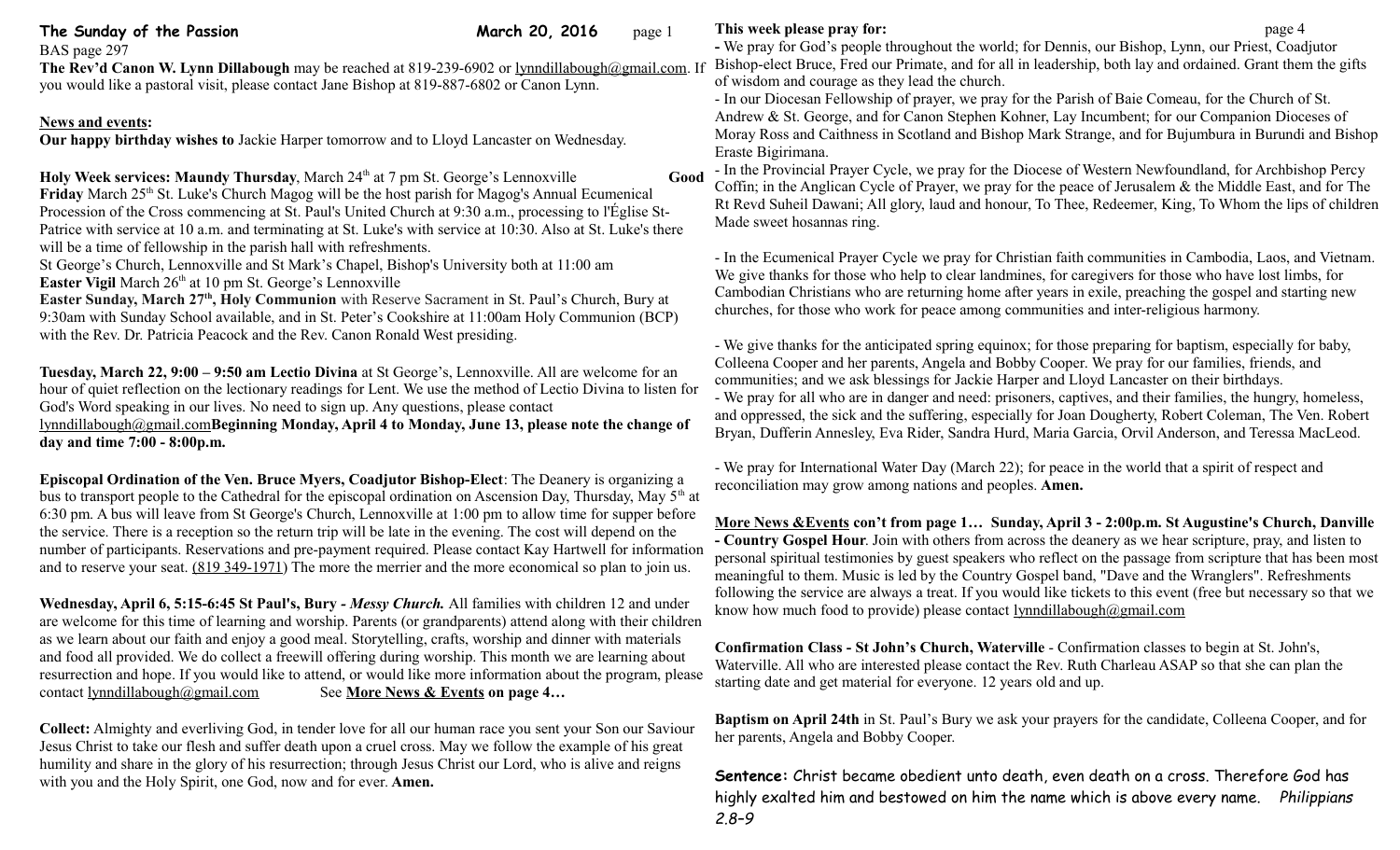**A Reading from the Book of Isaiah…**<sup>17</sup>For I am about to create new heavens and a new earth; the former things shall not be remembered or come to mind.<sup>18</sup>But be glad and rejoice forever in what I am creating; for I am about to create Jerusalem as a joy, and its people as a delight.<sup>19</sup>I will rejoice in Jerusalem, and delight in to them, 'I am ascending to my Father and your Father, to my God and your God.'"<sup>18</sup>Mary Magdalene went my people; no more shall the sound of weeping be heard in it, or the cry of distress.<sup>20</sup>No more shall there be in it an infant that lives but a few days, or an old person who does not live out a lifetime; for one who dies at her. *John 20:1-18* a hundred years will be considered a youth, and one who falls short of a hundred will be considered accursed.<sup>21</sup>They shall build houses and inhabit them; they shall plant vineyards and eat their fruit.<sup>22</sup>They shall not build and another inhabit; they shall not plant and another eat; for like the days of a tree shall the days of my people be, and my chosen shall long enjoy the work of their hands.<sup>23</sup>They shall not labour in vain, or bear children for calamity; for they shall be offspring blessed by the Lord— and their descendants as well.<sup>24</sup>Before they call I will answer, while they are yet speaking I will hear.<sup>25</sup>The wolf and the lamb shall feed together, the lion shall eat straw like the ox; but the serpent—its food shall be dust! They shall not hurt or destroy on all my holy mountain, says the Lord.*Isaiah 65:17-25* 

## **Psalm 118:1-2, 14-24** BAS page 866

**A Reading from the Book of Acts…**<sup>34</sup>Peter began to speak to them: "I truly understand that God shows no partiality,<sup>35</sup>but in every nation anyone who fears him and does what is right is acceptable to him.<sup>36</sup>You know the message he sent to the people of Israel, preaching peace by Jesus Christ—he is Lord of all.<sup>37</sup>That message spread throughout Judea, beginning in Galilee after the baptism that John announced:<sup>38</sup>how God anointed Jesus of Nazareth with the Holy Spirit and with power; how he went about doing good and healing all who were oppressed by the devil, for God was with him.<sup>39</sup>We are witnesses to all that he did both in Judea and in Jerusalem. They put him to death by hanging him on a tree;<sup>40</sup>but God raised him on the third day and allowed him to appear,<sup>41</sup>not to all the people but to us who were chosen by God as witnesses, and who ate and drank with him after he rose from the dead.<sup>42</sup>He commanded us to preach to the people and to testify that he is the one ordained by God as judge of the living and the dead.<sup>43</sup>All the prophets testify about him that everyone who believes in him receives forgiveness of sins through his name." *Acts 10:34-43*

**The Holy Gospel of our Lord Jesus Christ according to John…** Early on the first day of the week, while it was still dark, Mary Magdalene came to the tomb and saw that the stone had been removed from the tomb.<sup>2</sup>So she ran and went to Simon Peter and the other disciple, the one whom Jesus loved, and said to them, "They have taken the Lord out of the tomb, and we do not know where they have laid him."<sup>3</sup>Then Peter and the other disciple set out and went toward the tomb.<sup>4</sup>The two were running together, but the other disciple outran Peter and reached the tomb first.<sup>5</sup>He bent down to look in and saw the linen wrappings lying there, but he did not go in.<sup>6</sup>Then Simon Peter came, following him, and went into the tomb. He saw the linen wrappings lying there, <sup>7</sup> and the cloth that had been on Jesus' head, not lying with the linen wrappings but rolled up in a place by itself.<sup>8</sup>Then the other disciple, who reached the tomb first, also went in, and he saw and believed; <sup>9</sup> for as yet they did not understand the scripture, that he must rise from the dead.<sup>10</sup>Then the disciples returned to their homes. <sup>11</sup>But Mary stood weeping outside the tomb. As she wept, she bent over to look into the tomb; <sup>12</sup>and she saw two angels in white, sitting where the body of Jesus had been lying, one at the head and the other at the feet.<sup>13</sup>They said to her, "Woman, why are you weeping?" She said to them, "They have taken away my Lord, and I do not know where they have laid him."<sup>14</sup>When she had said this, she turned around and saw Jesus standing there, but she did not know that it was Jesus.<sup>15</sup>Jesus said to her,

"Woman, why are you weeping? Whom are you looking for?" Supposing him to be the gardener, she said to him, "Sir, if you have carried him away, tell me where you have laid him, and I will take him away." <sup>16</sup>Jesus said to her, "Mary!" She turned and said to him in Hebrew, "Rabbouni!" (which means Teacher).<sup>17</sup>Jesus said to her, "Do not hold on to me, because I have not yet ascended to the Father. But go to my brothers and say and announced to the disciples, "I have seen the Lord"; and she told them that he had said these things to

**Reflection:** It took the friends of Jesus a while to understand that his missing body did not represent theft or desecration, but the end of death. When they finally understood the Scripture "that he must rise from the dead," it was because they had experienced Easter, witnessed Christ risen from the dead. Their experience of the risen Lord, interpreted through Jesus' teachings and life, led them to one conclusion: He was not in the tomb because Jesus had been raised up by God from death to life.

Peter speaks of Jesus appearing "to us who were chosen by God as witnesses, and who ate and drank with him after he rose from the dead," with the charge to go and tell others of what they had witnessed and experienced. It was the transformative experience for the first disciples—Mary Magdalene, Peter, the beloved disciple and all the others—because it reoriented not just their understanding of who Jesus was but of who God was and how God acts in human history. Death is not the end of God's power or of our lives. Through Jesus, who was raised from the dead, we, too, "have been raised with Christ." Our lives are no longer lived in the shadow or fear of death, for death has been conquered and life reigns eternal. This must be the fearless reorientation of our lives: to live in the life of Christ, raised to new life, and not in the fear of death. God is not the God of the dead; God is the God of the living. And in Christ's resurrection, God reveals the retreat of death and the victory of life.

**Chuckle:** Mary Poppins was traveling home, but due to worsening weather, she decided to stop at a hotel for the night. She approached the receptionist and arranged for a room for the night.

"Is the restaurant open still?" inquired Mary.

"Sorry, no," came the reply, "but room service is available all night. Would you care to select something from this menu?"

Mary said, "Hmm, I would like cauliflower cheese please."

"Certainly, madam," he replied.

"And can I have breakfast in bed?" asked Mary politely.

The receptionist nodded and smiled.

"In that case, I would love a couple of poached eggs, please," Mary mused.

After confirming the order, Mary signed in and went up to her room for the night.

The next morning Mary came down early to check out. The same guy was still on the desk.

"Morning, madam. Sleep well?"

"Yes, thank you," Mary replied.

"Was the food to your liking?"

"Well, I have to say the cauliflower cheese was exceptional, I don't think I have had better. Shame about the eggs, though....they really weren't that nice at all," replied Mary.

"Oh...well, perhaps you could contribute your thoughts to our Guest Comments Book. We are always looking to improve our service and would value your opinion," said the receptionist.

"OK, I will...thanks!" replied Mary....who checked out, then scribbled a comment into the book.

Curious, the receptionist picked up the book to see the comment Mary had written.

He read, "Supercauliflowercheesebuteggswerequiteatrocious!"